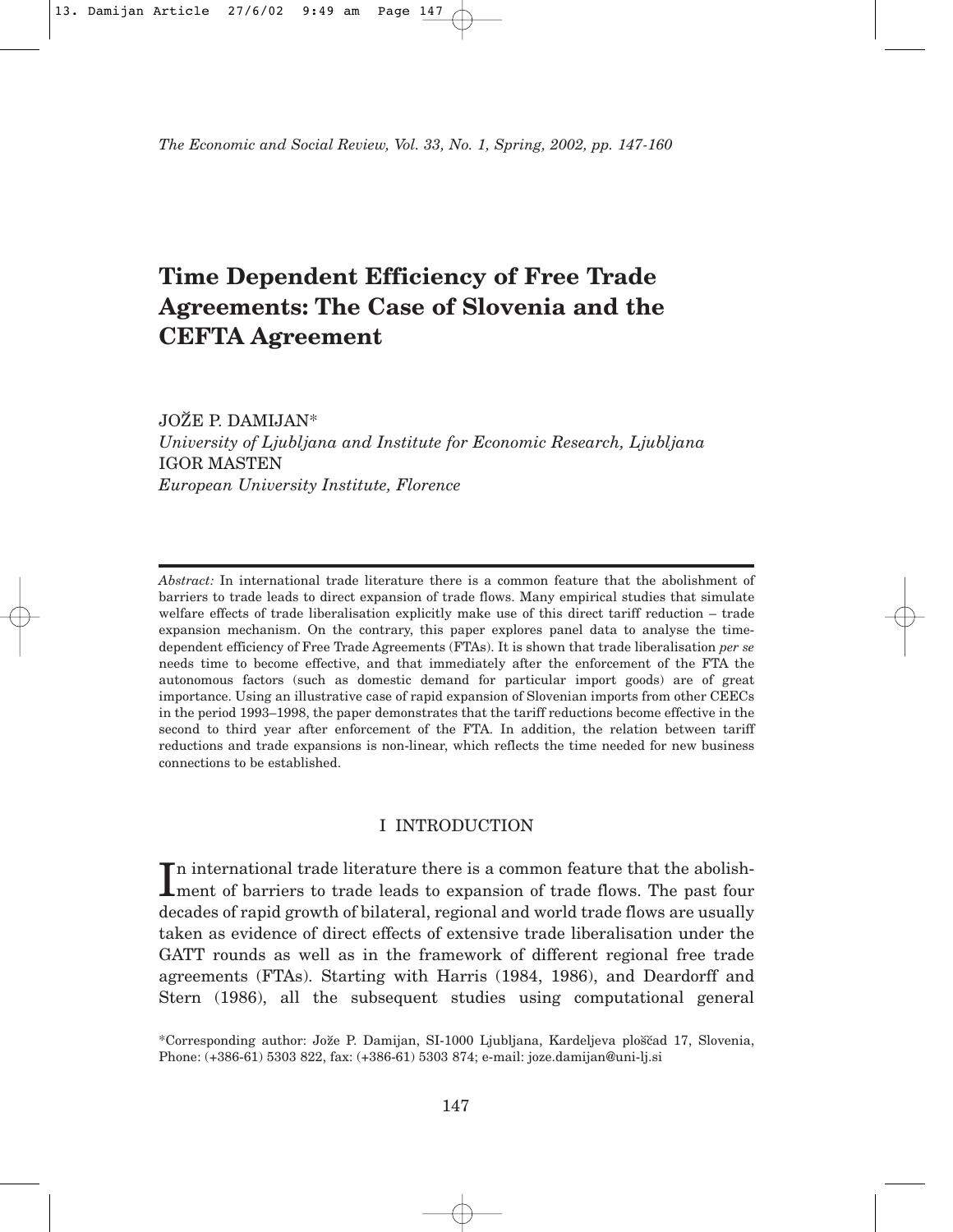equilibrium (CGE) models explicitly made use of this *direct tariff reduction – trade expansion mechanism* in order to simulate the welfare effects of trade liberalisation. Furthermore, a number of empirical studies (Smith and Venables (1988), Gasiorek, Smith and Venables (1991, 1992, 1994); Norman (1990) and Haaland (1993), etc.) followed the same approach by converting other non-tariff barriers to trade into tariff reduction equivalents and using then these figures to calculate the effects of establishment of the Single European market. However, there is, to our knowledge, no evidence of two basic facts regarding this direct tariff reduction – trade expansion mechanism. First, one has to ask the question how does this mechanism work, i.e. how "direct" is the relationship between trade liberalisation and trade expansion? And second, what is the time path of the mechanism, i.e. how long does it take trade liberalisation to become effective?

This issue should have been of special interest at the end of the 1980s when present transition countries opened up and reoriented their trade flows towards EU. There is a bulk of studies using the gravity approach aiming at estimating the potential volume of trade expansion (see Baldwin, 1994) for a survey). In general, most of the studies predict that the trade of Central and Eastern European countries (CEECs) with Western Europe should expand fivefold comparative to the pre-transition trade in order to reach the level estimated by the gravity model. Some of the studies from the mid-1990s suggested that the trade potential between CEECs and the EU has already been exhausted up to 1995 (Festoc, 1996). However, none of the studies paid attention to the factors behind the evident trade expansion. Was it enough just to remove tariffs and the trade started to expand mechanically? What about the autonomous factors such as the latent unsaturated pre-transition demand for western goods? Would not imports of the CEECs from EU expand also without removal of tariffs, only because the ban on imports of western goods has been lifted?

The aim of the present paper is to shed more light on the above issues. We show that lifting the barriers needs time to become efficient and that in the meantime the autonomous factors are of great importance, since they may or may not stimulate expansion of bilateral trade flows. We use an illustrative case of rapid expansion of Slovenian imports from other CEECs in 1990s. We explore to what extent has the expansion of Slovenian imports from other CEECs been driven by the reduction of import tariffs in the framework of the Central and Eastern European Free Trade Agreement (CEFTA1) after 1994 and to what extent it was autonomous and would have occurred regardless of

<sup>1</sup> Members of CEFTA agreement are the Czech Republic, Hungary, Poland, Slovakia, Slovenia, Romania and Bulgaria.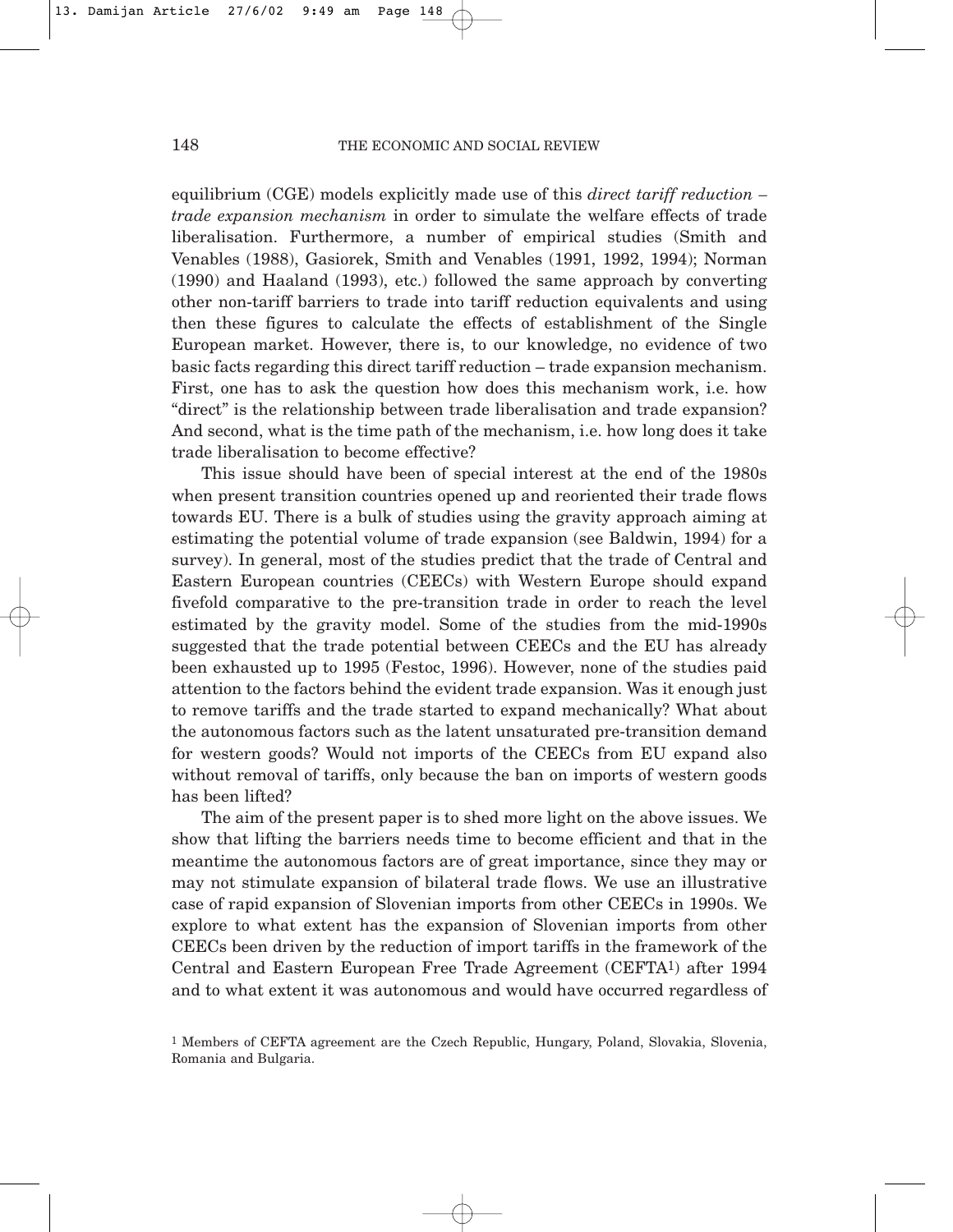### EFFICIENCY OF FREE TRADE AGREEMENTS 149

the FTA. In order to do so, we estimate the impact of tariff reductions and of autonomous factors such as demand and other product specific fixed effects on the expansion of Slovenian imports. We use an error components model in a panel framework, which enables us to control for both the time dependent effects of trade barriers reduction as well as country and product-specific effects. We first employ a static model and then switch to the dynamic, partial adjustment model. The latter – via the lagged dependent variable and nonlinear time determined effect of tariff rate cuts – enables us to capture the time dependent effects of establishing new business connections between Slovenian and CEFTA firms, which would give rise to further expansion of bilateral trade flows.

The paper addresses a special case of FTA. However, we are confident that the examined pattern of FTA enforcement is general and is relevant also for other transition and developing countries. We see the main contribution of our paper not only in the fact that it is, to the best of our knowledge, the first paper that addresses the questions of the time-dependent efficiency of FTAs, but also in an original empirical approach to modelling non-linear time determined effect of trade liberalisation.

The paper is organised as follows. Section II gives a short overview of the volume and the structure of trade as well as the dynamics of trade barriers between Slovenia and the CEFTA countries in the period 1992-1999. Section III describes the methodology and the data used in the analysis. Section IV reports empirical estimates of the impact of reduction of trade barriers and the impact of changes in domestic demand on the expansion of Slovenian imports from CEFTA countries. The conclusions briefly summarise the main findings of the paper.

# II DYNAMICS OF TRADE AND TRADE BARRIERS BETWEEN SLOVENIA AND CEFTA COUNTRIES

#### *2.1 Pattern of Trade Expansion in Countries in Transition*

The opening of transition countries has initially led to a collapse of trade among former members of CMEA market (Hamilton and Winters, 1992; Baldwin, 1994). The collapse of CMEA market has been followed by an extensive expansion of trade with Western countries, in particular with the EU, with the trade patterns that corresponds to comparative advantages (Halpern, 1995; Hoekman and Djankov, 1997; Freudenberg, 1998). Most studies analysing the expansion of trade, however, discovered different patterns of trade reorientation. Only the advanced CEECs were able to expand trade with the West by increasing not only the value, but also and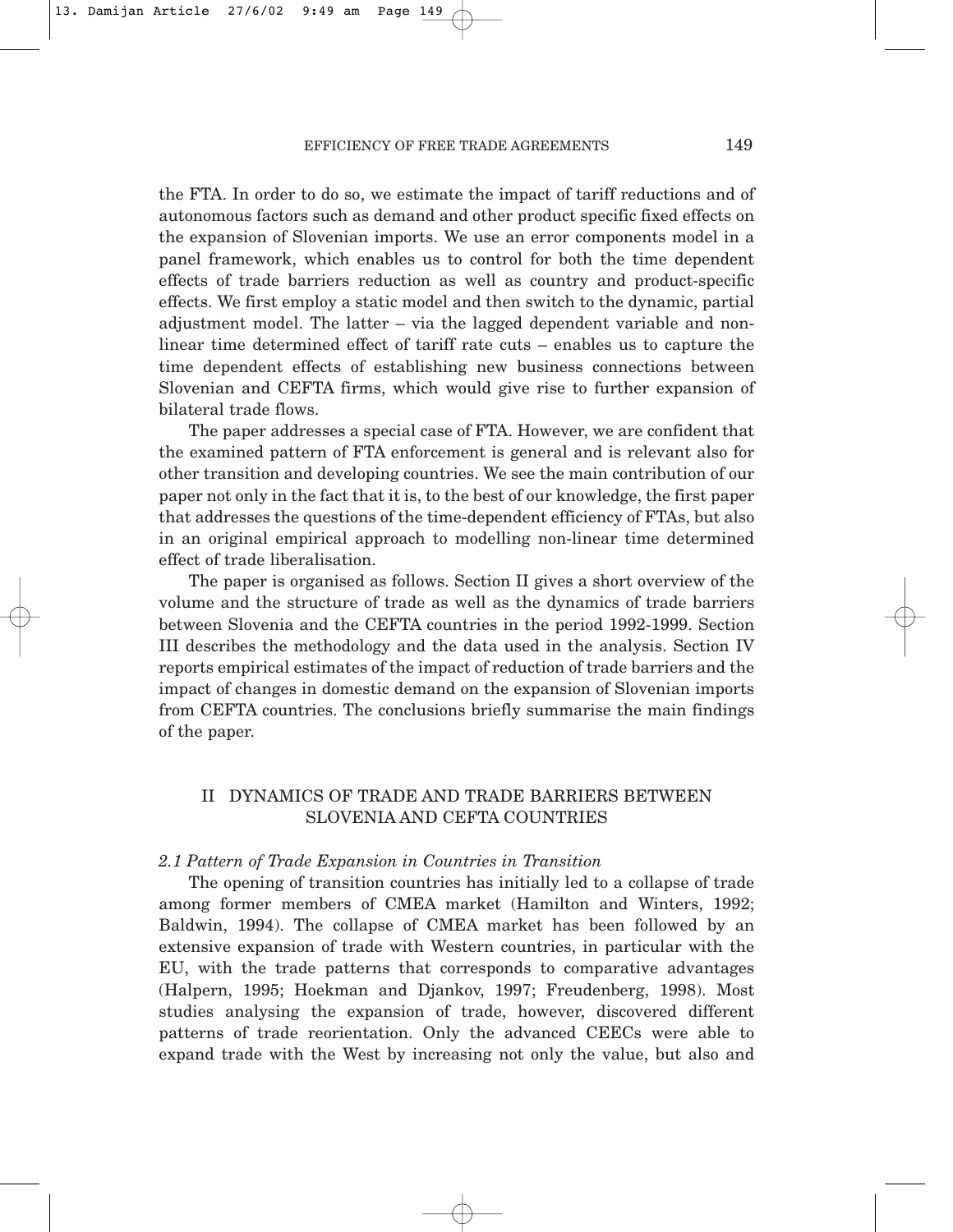above all, the share of exports to the West. For other transition countries (least advanced CEECs and the successor countries of the former Soviet Union (FSU)) this adjustment of trade is still to be completed. For advanced CEECs it has been mainly argued that this trade expansion with the West has been due to reorientation of products previously sold on CMEA markets. Brenton and Gros (1997) found some limited evidence in favour of this hypothesis. In contrast, Jackson and Repkine (1997) discovered similar clustering of exports to the EU at 5-digit SITC between 1988 and 1996. Thus, as already noted by Rodrik (1994), the reorientation of products previously sold to CMEA market and to the EU market was not a prominent feature of the transition period. Furthermore, Repkine and Walsh (1999) explicitly show that the recovery in individual sectors' output is explained by the increasing importance of inherited EU-oriented production over time, while formerly CMEA-oriented sectors did not recover yet.

Slovenia is the only successor country of ex-Yugoslavia that succeeded to follow the pattern of trade reorientation of the advanced CEECs.2 As noted by Wyzan (1999), in spite of the common legacy, Slovenia performed much better in the transition process relative to other former republics of ex-Yugoslavia. The main reasons for this performance lie certainly in more favourable initial conditions (higher level of development, higher degree of trade openness, inherited trade orientation to EU countries, etc.), and in a more favourable political situation. However, one should also consider the explicit efforts of the Slovenian government to create a favourable climate for economic recovery via an almost complete liberalisation of foreign trade. After the break-up of former Yugoslavia, and the loss of a high share of the domestic market, Slovenia embarked on an intensive drive to reorient its trade. In accordance with theoretical considerations (Cooper and Massell, 1965), that also found lately an important empirical confirmation in Vamvakidis' (1998) study, that broad liberalisation is better than joining a single regional free-trade area, Slovenia followed a diversified pattern of trade liberalisation. In addition to the Cooperation and Europe Agreements with the EU, Slovenia was rapidly entering into free-trade agreements (FTAs) with EFTA and CEFTA member states, as well as with other European countries. Thus, up to now, Slovenia has signed FTAs with altogether 32 European countries that account for 86 per cent of total Slovenian foreign trade in 1999. Having in mind that Slovenia is also a member of WTO, it is clear that Slovenian foreign trade is almost completely liberalised.

<sup>2</sup> Furthermore, Slovenia is in this respect the most successful transition country, since its export propensity to the EU is the highest among the first- round transition candidates for EU accession.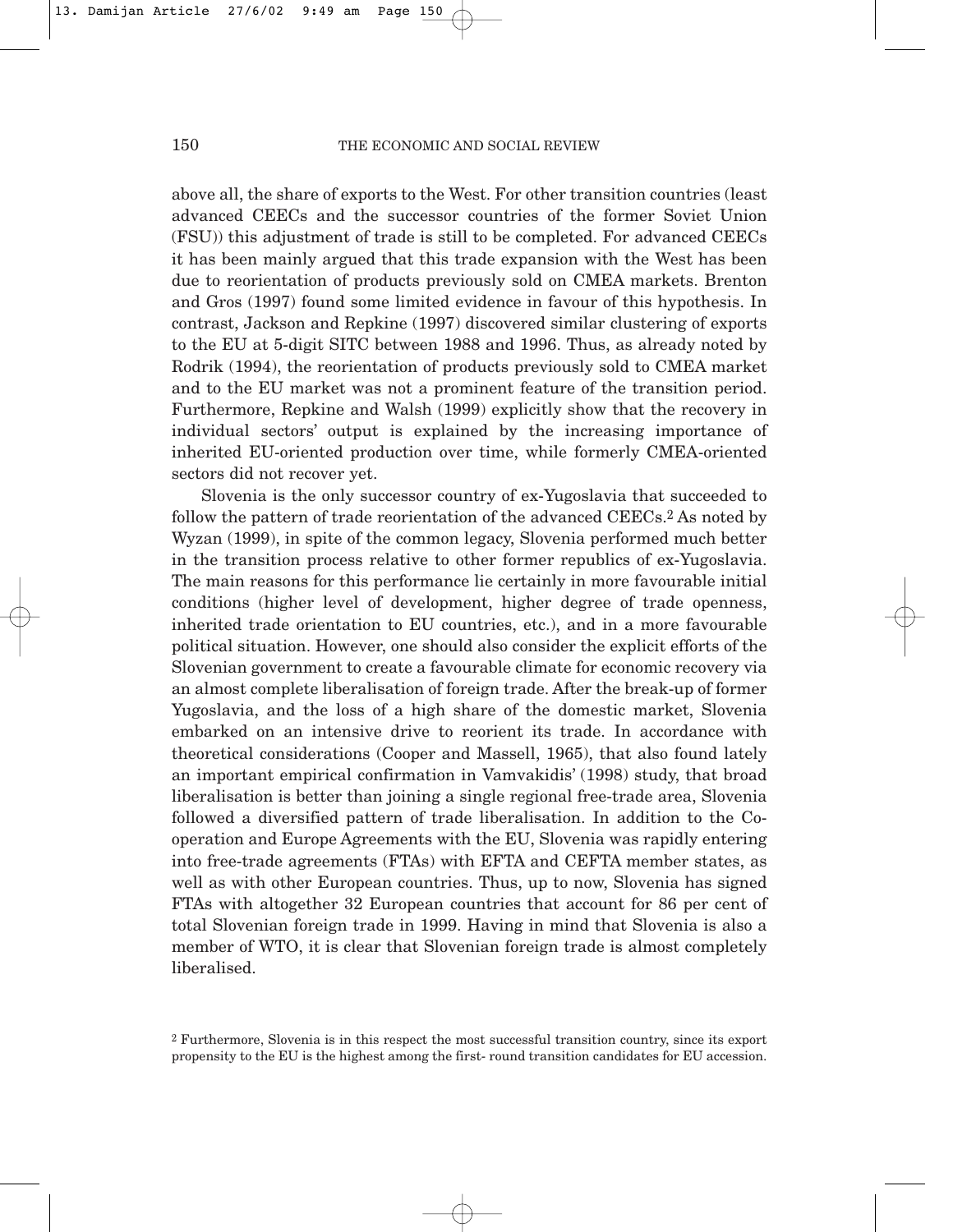#### EFFICIENCY OF FREE TRADE AGREEMENTS 151

# *2.2 Dynamics and Structure of Bilateral Trade with CEFTA Countries*

The results of Slovenia's search for new markets can also be seen in the rapid expansion of trade with CEFTA countries. The volume of trade with most countries more than tripled in the period from 1992 to 1999: total exports to CEFTA countries grew by an absolute 144 per cent and imports grew by 147 per cent. In comparison, it must be noted that total Slovenian exports and imports in the same period grew by 36 per cent and 73 per cent respectively, whereas exports to the EU grew by 46 per cent and imports by 107 per cent.

The exceptional dynamics of the growth of bilateral trade with CEFTA countries is also reflected in the average annual rates of growth in this period, which by far exceed average rates of growth of total Slovenian trade and trade with the EU in this period. Average growth rate of exports to all CEFTA countries is twice the growth rate of exports to EU, and triple the growth rate of total exports. Obviously, the most likely reasons for this are the initially low level of bilateral trade and rapid elimination of trade barriers with CEFTA countries within the framework of FTAs. However, in our opinion, an even more important reason for it might be the efforts of Slovenian firms to compensate the loss of the former Yugoslav market with the markets of CEFTA countries. With the imposition of barriers on trade with the former Yugoslav republics,3 and the following near-complete suspension of bilateral trade,4 Slovenia redirected its demand for the necessary inputs, deficient raw materials and agricultural products to the cost-effective markets of CEFTA countries. The same is true for the exports – after the break-up of Yugoslavia and the suspension of bilateral trade domestic firms have needed new export markets for their large-scale production facilities.

As a result of rapidly increasing bilateral trade, the CEFTA countries' share in total Slovenian exports in the period 1992-1999 increased from 3.6 to 6.7 per cent, and their share in total imports increased from 5 to 7.7 per cent. It is interesting to note, that the shares of individual CEFTA countries' trade in total trade increased nearly equally. In relative terms, Hungary's share experienced the slowest growth, both in exports (increasing from 1.1 per cent to 1.6 per cent) and in imports (decreasing from 2.6 per cent to 2.5 per cent), whereas – with the exception of the Czech Republic – the other CEFTA countries' shares more than doubled.

<sup>4</sup> Slovenian sales to other republics of the former Yugoslavia decreased in only two years from \$6.662 millions in 1990 to only \$1.508 millions in 1992.

<sup>3</sup> Starting in 1989, the former Yugoslav single market began to fall apart due to impositions of some quasi-import taxes among the republics. After the official break-up of Yugoslavia in 1991, additional barriers on bilateral trade were created, followed by the war in Croatia and Bosnia, and the trade embargo against Serbia and Montenegro.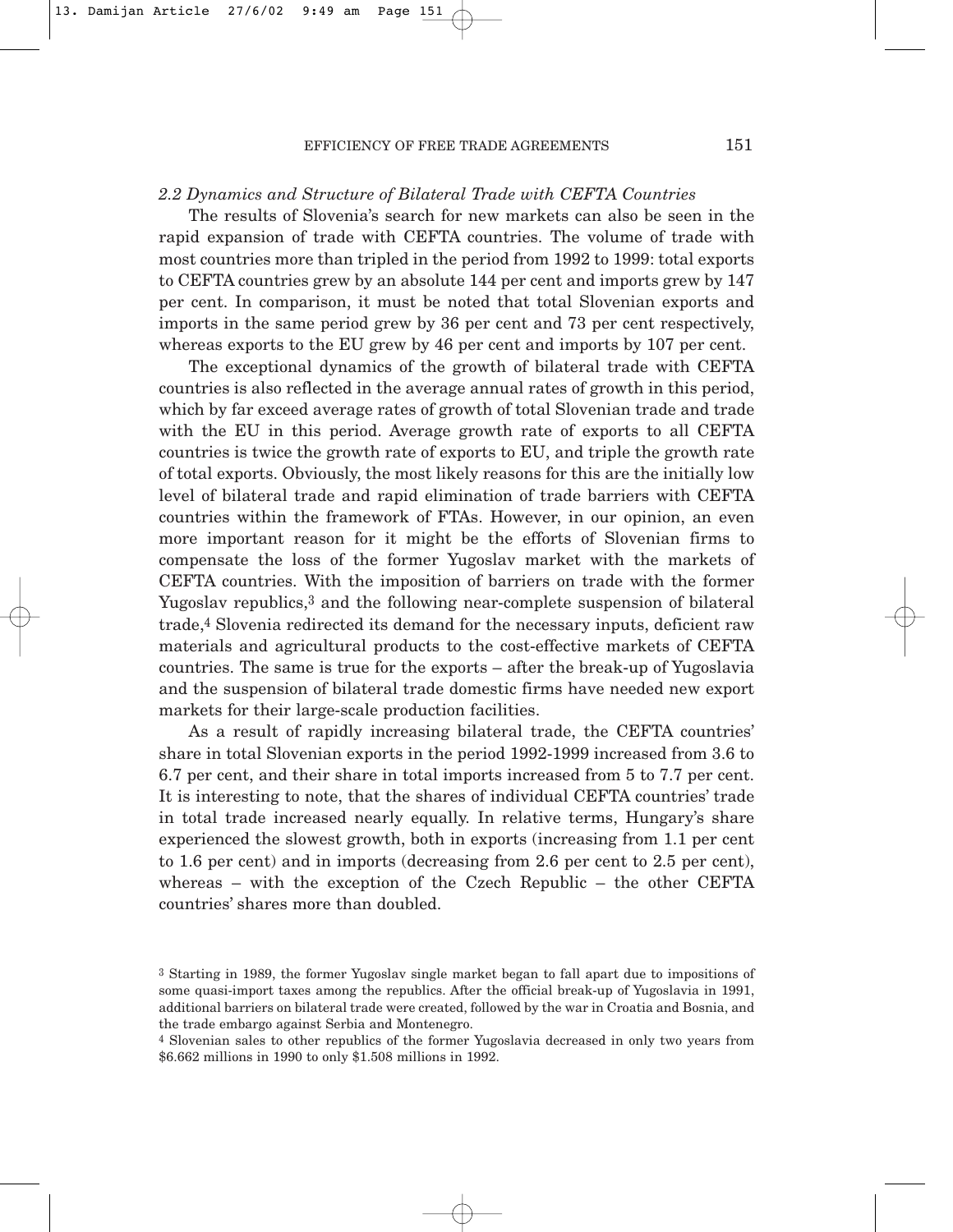Slovenia's exports to CEFTA countries consist nearly exclusively of manufacturing products, as the combined exports of the agricultural products and food (section A and industry DA) account for just 2.3 per cent of the total exports. With a 40 per cent share, chemical products (and within this industry, mainly pharmaceuticals) represent the biggest part of exports of industrial products, followed by the metal industry's products, machinery, paper, and electrical and optical equipment. CEFTA represents an important sales market for some industries (in particular for oil derivatives, chemical products, paper, rubber and plastic products, and metal products). In these industries shares of exports of individual products in total industry's exports significantly exceed the share of total exports to CEFTA countries in total Slovenian exports. The structure of exports to individual CEFTA countries does not differ substantially from the structure of total exports to CEFTA countries.

The structure of Slovenian imports from CEFTA countries differs significantly from the structure of exports, especially by the relatively high share of imports of agricultural and food products (nearly 20 per cent in total), chemicals, iron and steel as well as unprocessed wood. The significance of the CEFTA countries' markets as an import market for Slovenian manufacturing is evident from the fact that 27 per cent of all imported agricultural and food products originate from CEFTA countries. The situation is similar for the acquisition of iron and steel (16 per cent of all imported iron and steel is purchased in CEFTA countries). Of similar significance is wood, followed by certain mineral non-metals, chemicals etc.

The structure of imports from individual CEFTA countries differs slightly among them. Especially notable are Hungary and Romania, from which there are the least industrial imports (only about 60 per cent and 75 per cent of imports, respectively, consist of non-food products). Hungary accounts for approximately 80 per cent of total Slovenian imports of agricultural and food products from CEFTA countries. From a global perspective, Hungary represents more than 20 per cent of all Slovenian imports of agricultural and food products. The Czech Republic and Slovakia export mostly iron and steel to Slovenia (more than 40 per cent of their exports) and in addition to this Slovakia exports chemical raw materials (16 per cent) and the Czech Republic cars (11 per cent). The largest part of Polish exports to Slovenia is chemical raw materials (24 per cent) followed by iron and steel (15 per cent).

### *2.3 Dynamics of Trade Barriers*

To denote trade barriers in this analysis, we use exclusively data on actually paid import duties, including paid customs duties, variable import levies and other import taxes. In the general sense, of course, trade barriers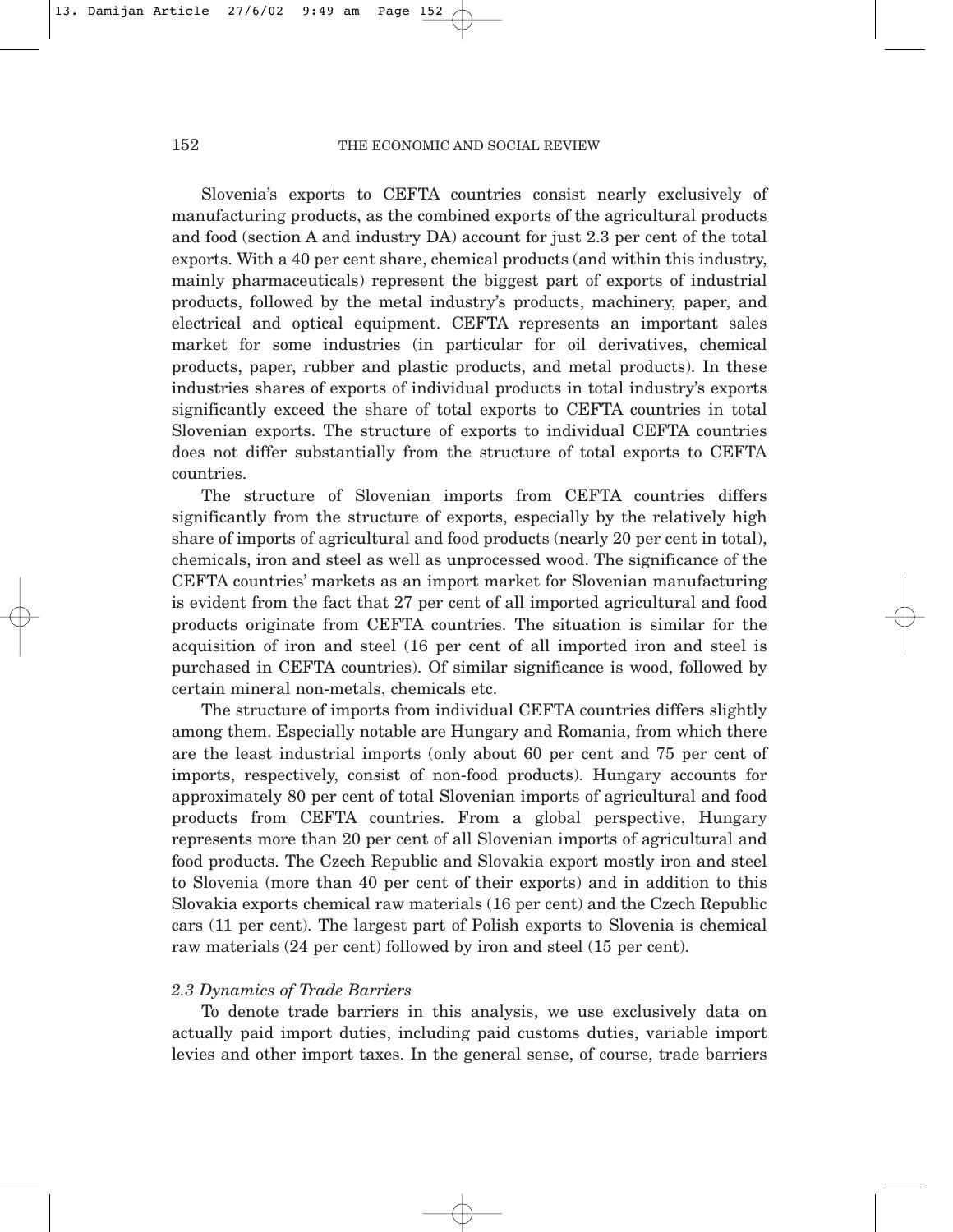# EFFICIENCY OF FREE TRADE AGREEMENTS 153

have a wider meaning, as they also encompass untariffed import quotas and other forms of non-tariff barriers (rules on domestic content and the origin of goods, voluntary export restraints, phaetosanitary regulations, technical standards, public procurement rules, etc.), but these cannot be expressed quantitatively.

In 1998 the average import duty for the import of most industrial products from CEFTA countries was equal to or close to zero, which points towards completely liberalised importation of industrial products from CEFTA countries. Especially notable are the Czech Republic and Slovakia, with which the trade in industrial products has already been completely liberalised.

# III METHODOLOGY AND DATA

# *3.1 Methodology*

We model Slovenian imports from CEFTA countries with import duties and domestic demand for individual products (all variables in logs). Regressions are performed on a panel data set comprising 243 cross-section units (import items from 5 countries) over 7 years (1992-1998). A natural approach to modelling of trade reorientation is to use an ARDL  $(1,0,0)$  statistical model, since we are empirically describing a process of gradual transition between two trade regimes; from initial protectionistic regime, when trade was on a low level, to a liberalised one. Lagged dependent variable captures the gradual establishment of new business connections between Slovenian firms and their partners from CEFTA. We do believe that the elimination of mutual trade barriers has an important effect on expansion of bilateral trade flows in the long run, while in the short run there are other, autonomous factors that give rise to a slower or faster trade expansion. The most important autonomous factor (in relation to tariff reductions) is, of course, domestic demand, which can be effectively expressed in terms of domestic consumption. In the case of strong domestic demand for a certain deficient product, imports of this product will increase despite trade barriers. Likewise, there will be no increase in imports of this product when domestic consumption is saturated, except in cases where a change of trade barriers with an individual trading partner significantly affects the competitiveness of importing this product from that country, compared to other trading partners. Of course changes in trade flows are also affected by other (unobserved) factors, which pertain to the characteristics of a certain product – most importantly, homogeneity or heterogeneity of products, as well as the quality of the products in relation to their price. The latter factors can be empirically accounted for by controlling for unobserved individual effects in the panel framework.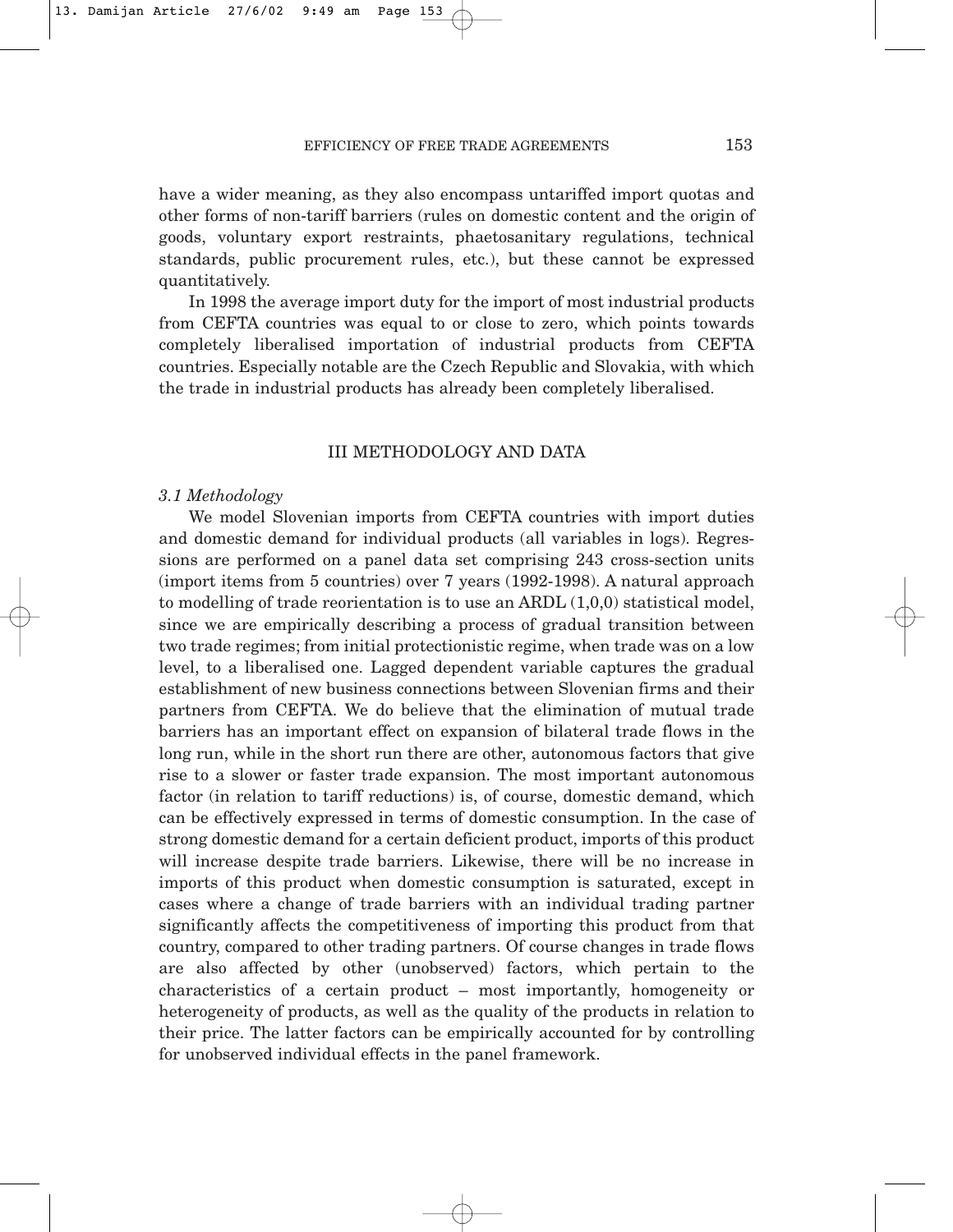In algebraic notation the model specification can be generically written as:

$$
IM_{it} = a_i + d_t + \lambda IM_{it-1} + b_1F(t)T_{it} + b_2C_{it} + \varepsilon_{it}.5
$$
 (1)

All variables are in logs. *IM* denotes imports, *T* tariff rates and *C* domestic consumption of product *i* in time period *t*. *ai* represents cross-section specific country and product fixed effects, whereas  $d_t$  captures common time effects. Pooled OLS and "within" estimators of (1) are inconsistent for finite *T* by construction, due to the presence of fixed effects. Consistent estimator of (1), based on generalised method moments technique, has been provided by Arellano and Bond (1991). Their procedure (Diff-GMM) differences the equation in order to eliminate fixed effects and then uses lagged levels of imports, tariff rates and consumption as instruments for differenced equations. The procedure developed by Blundell and Bond (1998) (Sys-GMM) exploits additional moment restrictions, which leads to the use of initial conditions as additional instruments for level equations. These additional moment restrictions are particularly informative when the variance of individual effects (*ai*) is relatively large compared to the variance of the normal error term  $(\varepsilon_{it})$ , which is the case of present data set. For this reason we report estimates obtained with both methods and show that Sys-GMM yields economically more meaningful results.

In the final stage we modify Equation  $(1)$  with  $F(t)$ , a function of time that describes the evolution of tariff rate coefficient through time – from the first year when trade liberalisation started to the last year when trade was completely liberalised. Heuristically, and as confirmed by the results, the tariff rate coefficient should follow a certain time path. The coefficient is expected to be very low initially (first year of FTA enforcement). As newly established business connections enable enterprises to profit on tariff rate cuts the coefficient increases and reaches its peak after three years. Subsequently the coefficient decreases, reflecting significantly smaller changes in tariff rates in the last two years. Optimal empirical strategy would require non-parametric estimation or the use of increments along the logistic curve for  $F(t)$ . However, as Sys-GMM is a linear estimator and logistic function is non-linear in its parameters, we used standard normal function as the second best choice. Thus, *F(t)* can be represented as:

$$
F(t) = \sqrt{2\pi} e^{-\frac{1}{2}t^2}; \ \ t = -2, \ \dots \ , \ 2
$$
 (2)

<sup>5</sup> In Table 1 we report also estimates of static model  $(IM_{it} = a_i + b_1T_{it} + b_2C_{it} + \varepsilon_{it})$  to show that modelling the process of trade reorientation as a static process leads to a statistically misspecified model.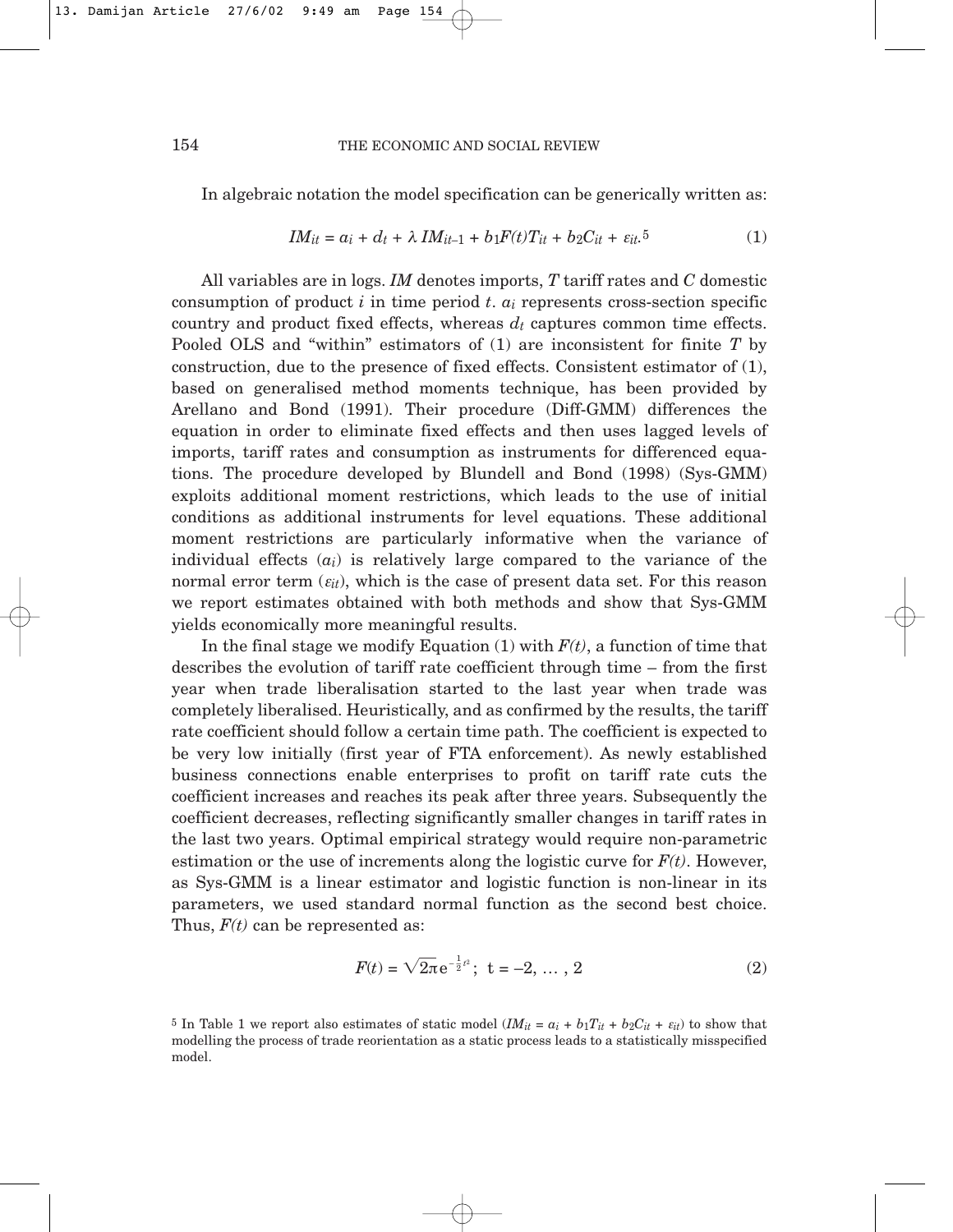We do not include the  $F(t)$  function in front of demand coefficient, since the inclusion resulted in distortion of the results. This confirms that demand coefficient did not follow a similar time dependent path.

# *3.2 Data*

Imports and domestic consumption are measured in billion SIT, while import duties are calculated *ad valorem* – as a ratio of actual import duties paid to the value of imports of each product item (in per cent).

We dispose with the data on Slovenia's foreign trade at the highest possible disaggregated level, which is accompanied by Slovenian statistics at the level of the Combined Nomenclature of Tariffs (CN). Basically, this nomenclature contains over 10,000 production items, but Slovenia's trade with individual CEFTA member countries only involves about 800 to 2,500 production items. As far as foreign trade data is concerned, econometric analysis would thus be possible on a sample of the indicated size, depending on the selected country. The problem limiting the size of the sample is the consumption variable, which is defined as the sum of domestic production and of imports of a specific product, minus the exports of that product in the selected time period. Production statistics are not even near as disaggregated as the CN. Data on Slovenian industrial production is available at the level of the 3-digit NACE. When this data is adjusted for the appropriate foreign trade flows with the appropriate partner country, we get a sample of 90 import items (according to NACE-3) per each country and per each year. Further balancing of the sample, where we excluded all cross-sectional units with incomplete time series of data, led to a balanced sample of 43 product items for Slovakia and up to 72 items for the Czech Republic.

The second problem of sample limitation is related to the selection of the time period, which depends on the date of enforcement of the FTA with the individual CEFTA country. With the Czech Republic and Slovakia the FTA came into force in January 1994, with Hungary in July 1994, and with Poland in January 1995. Hence, for the Czech Republic, Slovakia and Hungary year 1993 and for Poland year 1994 have been taken as the initial years before the FTA came into force. We have chosen 1997 for the Czech Republic and Slovakia, and 1998 for other countries as the final year of the elimination of trade barriers. Data for 1992 were utilised as instruments in the estimation of the dynamic model. Therefore, we have differently sized data sets for each of the selected countries.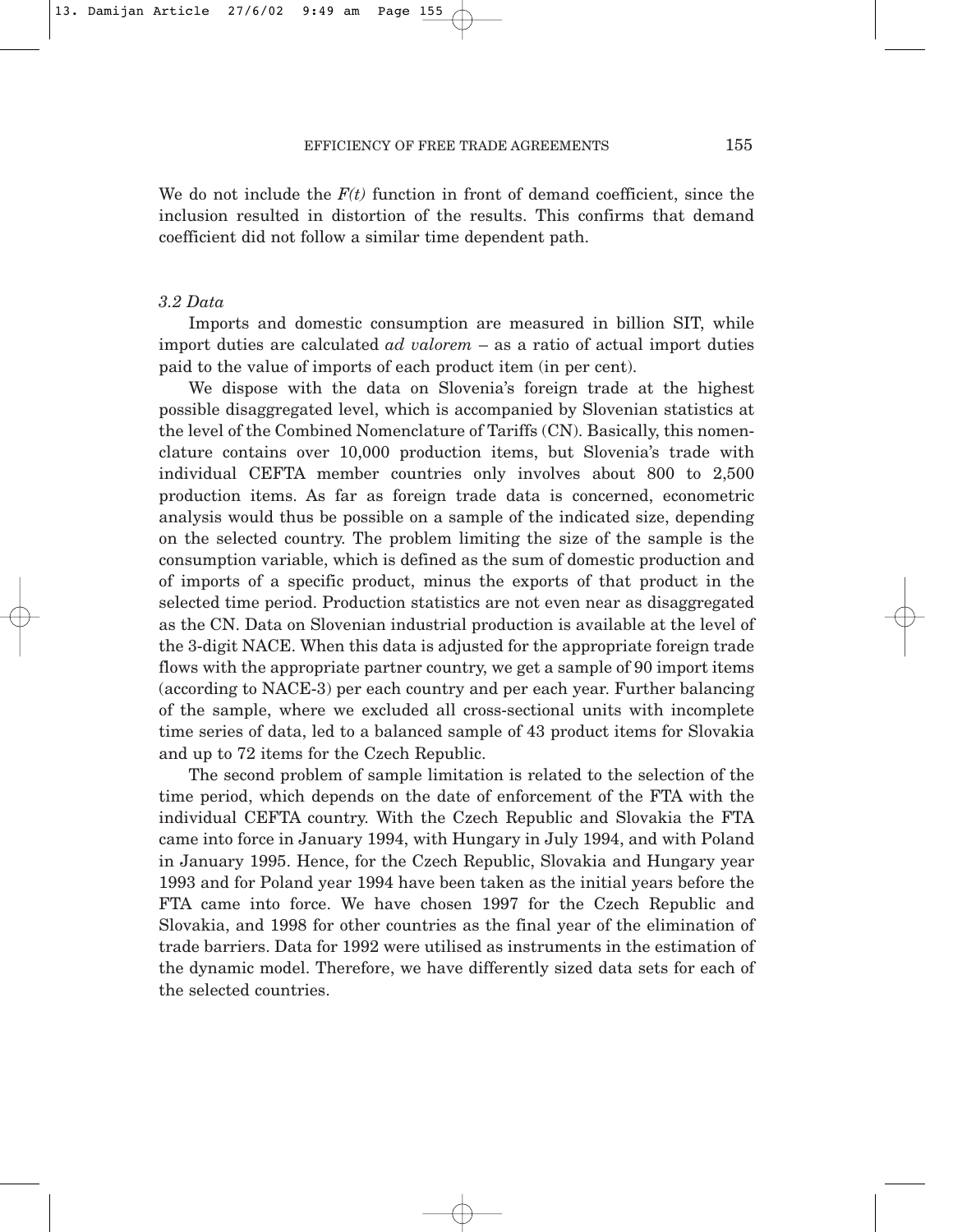# IV RESULTS

The upper panel of Table 1 reports the estimates of the static model using pooled OLS and "within" estimators for CEFTA as a whole.6 The signs of coefficients are consistent with our priors and statistically significant. These results are robust to inclusion of time and country dummies. However, the tests for first and second order residual autocorrelation in the residuals (m1 and m2) show that both models are statistically highly misspecified. This deficiency was corrected in the dynamic  $(ARDL (1,0,0))$  specification, which is reported in the lower panel of Table 1. For all three specifications the test for residual autocorrelation are consistent with the assumption of no residual autocorrelation.7 A correct specification also requires inclusion of time and country dummies.

The estimates of the dynamic model reveal a different picture. The coefficient of lagged dependent variable is highly significant, and in size sufficiently below unity to be comfortable about the problem of nonstationarity of the system. While the demand and tariff-rate coefficients are insignificant and even incorrectly signed for Diff-GMM estimator, the results are better for Sys-GMM estimator. As explained in Section III, although both estimators are consistent, Sys-GMM estimator exploits additional moment restrictions that bear important additional information in our case.

Sys-GMM estimator yields correctly signed coefficients; the demand coefficient is significant and has a meaningful size (income elasticity close to 0.3). An important result is the insignificance of the tariff rate coefficient, which points to the absence of a linear and time-independent effect of tariff rate cuts on the expansion of imports. As expected, high growth of imports has been predominantly driven by the autonomous factors (domestic demand and unobservable product specific characteristics).

If there was any significant effect of tariff rate cuts, it must have been nonlinear and time dependent. This is confirmed in the last line of Table 1. Augmenting the model in the manner described in Section III, and using Sys-GMM estimator on a modified equation yields a significant tariff rate coefficient, while leaving the estimates of the first two coefficients and their standard errors virtually unchanged.

<sup>6</sup> Estimation results for each individual country are not reported for compactness and are available upon request.

<sup>7</sup> In this case m1 and m2 are test statistics calculated on first-differenced residual. Rejection of the null for the m1 test implies the absence of a unit root, while accepting the null for the m2 test confirms the conclusion of no residual autocorrelation.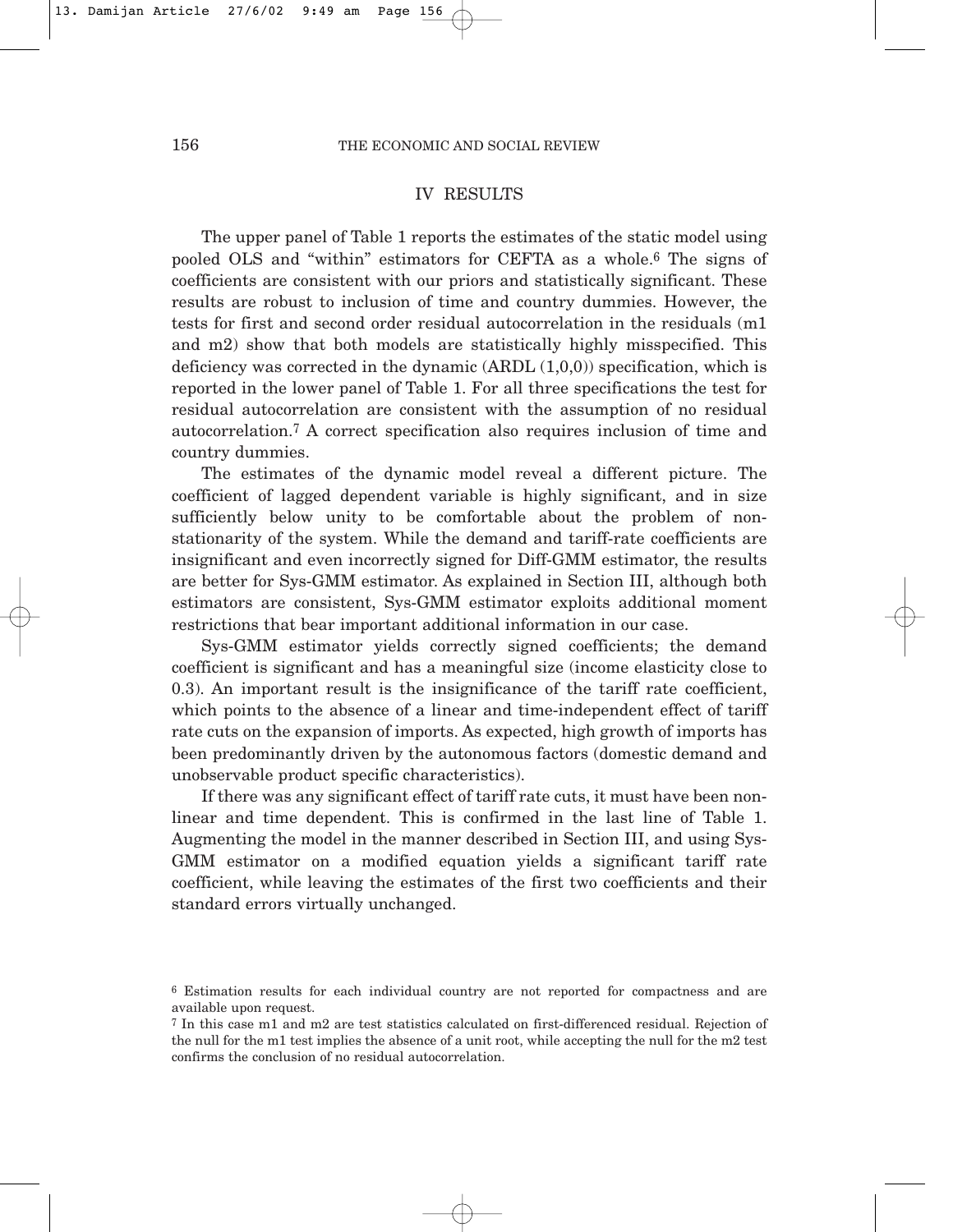|                                        | Table 1: Estimation Resultsa                                                                                                                                                                                                                                                                                                                         |                          |                                 |                                  |        |                                            |           |                      |                           |
|----------------------------------------|------------------------------------------------------------------------------------------------------------------------------------------------------------------------------------------------------------------------------------------------------------------------------------------------------------------------------------------------------|--------------------------|---------------------------------|----------------------------------|--------|--------------------------------------------|-----------|----------------------|---------------------------|
| Model                                  | Estimator                                                                                                                                                                                                                                                                                                                                            | Imports<br>$L$ agge $d$  | Demand                          | Tariffs                          | $R^2$  | $Specification\ tests^d$<br>m <sub>I</sub> | m2        | Dummies<br>Time      | Country                   |
| $(1,639 \text{ obs})$<br><b>Static</b> | Pooled OLS                                                                                                                                                                                                                                                                                                                                           | I                        | $0.783**$                       | $-0.101**$                       | 0.29   | 48.3**                                     | 35.9**    | $\tilde{\mathsf{z}}$ | $\mathsf{S}^{\mathsf{o}}$ |
|                                        | Withinb                                                                                                                                                                                                                                                                                                                                              | $\overline{\phantom{a}}$ | $0.367***$<br>(0.040)<br>(0.07) | $-0.036**$<br>(0.019)<br>(0.014) | 0.28   | 7.36**                                     | $-4.43**$ | $\tilde{\mathbf{z}}$ | $\mathsf{S}^{\mathsf{o}}$ |
| Dynamic<br>$(1,397 \text{ obs})$       | Diff-GMM <sup>e</sup>                                                                                                                                                                                                                                                                                                                                | $0.399***$<br>(0.080)    | (0.188)<br>$-0.026$             | (0.040)<br>0.002                 | $\mid$ | $-5.88**$                                  | $-0.66$   | Yes                  | Yes                       |
|                                        | Sys-GMM <sup>f</sup>                                                                                                                                                                                                                                                                                                                                 | $0.534***$<br>(0.067)    | $0.289*$<br>(0.116)             | (0.037)<br>$-0.029$              | I      | $-5.90**$                                  | $-0.91$   | Yes                  | Yes                       |
|                                        | (non-linear)g<br>$Sys-GMM$                                                                                                                                                                                                                                                                                                                           | $0.530**$<br>(0.066)     | $0.260*$<br>(0.109)             | $-0.122*$<br>(0.055)             | I      | $-5.97***$                                 | $-0.84$   | Yes                  | Yes                       |
| c One-step standard                    | d m1 and m9 are testiglicatics for first and second order autocorrelation in differenced residuals Sargan's test of over-<br>a All the calculations were performed in DPD for Ox (Doornik, Arellano, Bond, 1999).<br>b Test for the presence of fixed effects: $F = 11.32$ , p-value = 0.00.<br>errors presented.<br>Standard errors in parentheses. |                          |                                 |                                  |        |                                            |           |                      |                           |

m1 and m2 are test statistics for first and second order autocorrelation in differenced residuals. Sargan's test of over-

identifying restrictions not presented as no robust test can be based on 1st step residuals. identifying restrictions not presented as no robust test can be based on 1st step residuals.

e Level instruments for differenced equation: *IM2,…, IM7,*   $D_1,...,D_7,$   $T_1,...,$   $T_7.$ *E* Level instruments for differenced equation:  $IM_2, ..., IM_7, D_1, ..., D_7, T_1, ..., T_7$ .<br>f Level instruments for differenced equation:  $IM_2, ..., IM_7, D_1, ..., D_7, T_1, ..., T_7$ .

 Level instruments for differenced equation: *IM2,…, IM7,*   $D_1,...,D_7,$   $T_1,...,$   $T_7.$ 

Level instruments for level equations: Dummies,  $IM<sub>1</sub>, D<sub>1</sub>, T<sub>1</sub>$ . Level instruments for level equations: *Dummies, IM1, D1, T1*.

٥c

 $g$  The model specification in this case is:  $IM_{it} =$ α*i* + δ*t* + λ *IMit–*1 +  $\beta_i F(t) T_{it} +$ β2*Cit* + ε*it*, where

 $\overline{\mathcal{L}}$ 

$$
F(t) = \sqrt{2\pi} e^{-\frac{1}{2}\ell} ; t = -2, ..., 2
$$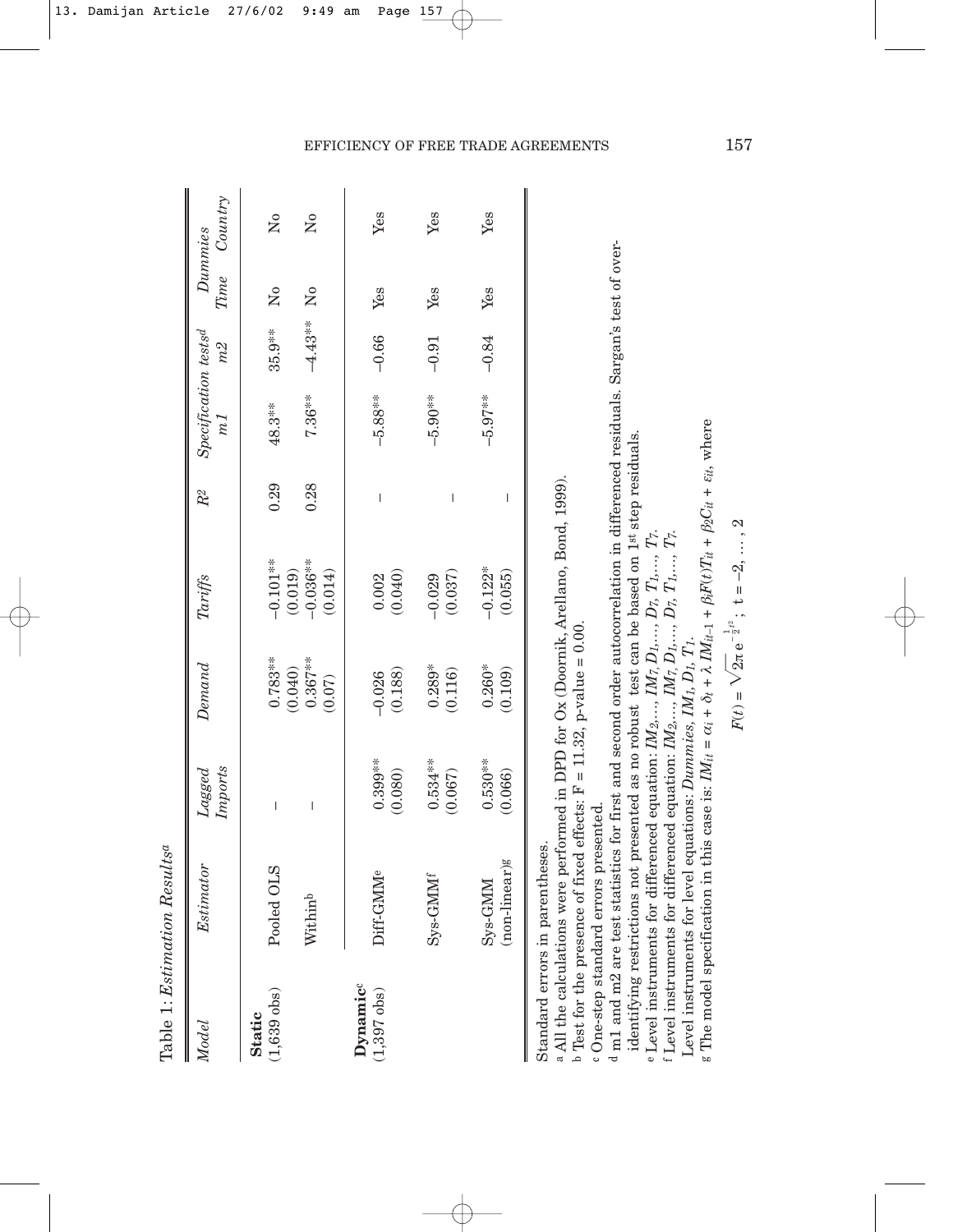# V CONCLUSIONS

This paper explores the time-dependent efficiency of FTAs. We show that trade liberalisation *per se* needs time to become efficient and that immediately after the enforcement of the FTA the autonomous factors are of great importance for expansion of bilateral trade flows. Using an illustrative case of rapid expansion of Slovenian imports from other CEECs in the period 1993–1998 we explore to what extent the expansion of imports is driven by the reduction of import tariffs according to CEFTA agreement and to what extent it is autonomous. In order to do so we estimate the import function in ARDL(1,0,0) form, using the Sys-GMM estimator (Blundell and Bond, 1998) on a panel data set. The dynamic nature of the process and gradual adjustment of imports to changes in domestic demand and tariff rate reductions are confirmed empirically.

The results show that – after controlling for product-specific fixed effects and common time effects – the expansion of Slovenian imports from CEFTA countries has been predominantly driven by autonomous factors (such as domestic demand), as we find a positive and significant effect of domestic demand, while the effect of tariff reductions proved to be insignificant. This finding explicitly confirms our thesis that immediately after enforcement of FTA there will be an expansion of imports of already heavily traded products, while for other products some time is needed for new business connections to establish.

If there was any significant effect of tariff rate cuts, it must have been nonlinear and time dependent. In this framework we make an attempt to explicitly model the time-determined effect of tariff rate cuts on new trade links by augmenting the tariff rate coefficient using a standardised normal curve. The results are consistent with our prior reasoning. The results show a significant time-dependent tariff rate coefficient, while leaving the estimates of all other coefficients unchanged. This implies that with time new business connections are promoted through decrease of trade barriers, which gives rise to increasing influence of tariff rate cuts on further expansion of bilateral trade flows. A similar time pattern could not be observed in the influence of domestic demand.

Regarding the efficiency of the CEFTA agreement, our analysis reveals that the autonomous reorientation of Slovenian trade due to the break-up of the former Yugoslav market had a deciding impact on the sizeable expansion of Slovenian imports from CEFTA countries. The liberalisation of trade – with a certain time lag needed for new business connections to establish – only served to increase the cost-effectiveness of the trade reorientation.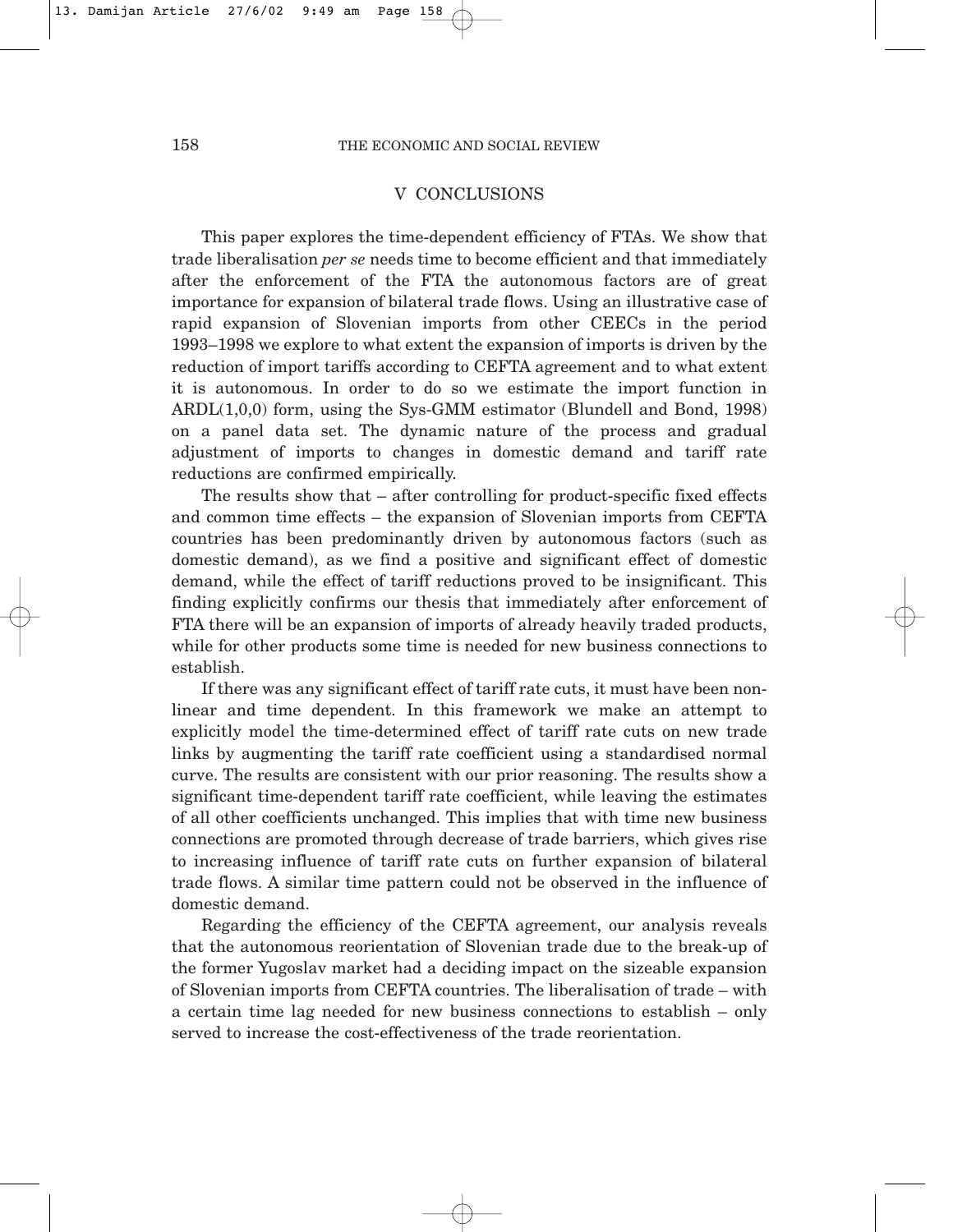#### *REFERENCES*

ARELLANO, M. and S. BOND, 1991. "Some Tests of Specification for Panel Data: Monte Carlo Evidence and an Application to Employment Equations," *The Review of Economic Studies*, Vol. 58, pp. 277-297.

BALDWIN, R. M., 1994. *Towards an Integrated Europe*. London: CEPR, 1994.

- BALTAGI, H. B., 1995. *Econometric Analysis of Panel Data.* Chichester: John Wiley & Sons.
- BLUNDELL, R. and S. BOND, 1998. "Initial Conditions and Moment Restrictions in Dynamic Panel Data Models", *Journal of Econometrics*, Vol. 87, pp. 115-143.
- BRENTON, P. and D. GROS, 1997. "Trade Reorientation and Recovery in Transition Economies." *Oxford Review of Economic Policy*, Vol. 13, No. 2, pp. 1-12.
- COOPER, C. A. and B. F. MASSELL, 1965. "A New Look at Customs Union Theory," *Economic Journal*, Vol. 75, pp. 742-747.

DEARDORFF, V. A., and R. M. STERN, 1986. *The Michigan Model of World Production and Trade*, Cambridge: MIT Press.

DOORNIK, J. A., M. ARELLANO and S. BOND, 1999. "Panel Data Estimation using DPD for Ox," Mimeo, Oxford: Nuffield College.

- FESTOC, F., 1996. "Le Potentiel de Croissance du Commerce des Pays d'Europe Centrale et Orientale avec la France et ses Principaux Partenaires," *Economie et Prevision*, Vol. 128, pp. 161-181.
- FREUDENBERG, M., 1998. "Trade Between the European Union and the Associated States: Prospects for the Future." Workshop paper, ACE Programme P96-6148R.
- GASIOREK, M., A. SMITH and A. J. VENABLES, 1992. "1992: Trade and Welfare; A General Equilibrium Model," London, *CEPR Discussion Paper*, No. 672.
- GASIOREK, M., A. SMITH and A. J. VENABLES, 1991. "Completing the Internal Market in the EC: Factor Demand and Comparative Advantage" in A. L. Winters and A. J. Venables, *European Integration: Trade and Industry*. Cambridge: Cambridge University Press, Chap. 2, pp. 9-33.
- GASIOREK, M., A. SMITH and A. J. VENABLES, 1994. "Modeling the Effect of Central and East European Trade on the European Community" in *The Economic Interpenetration between the European Union and Eastern Europe*, EU Commission, Reports and Studies, No. 6, pp. 523-538.
- HAALAND, J. I., 1993. "Welfare Effects of 1992: A General Equilibrium Assessment for EC and EFTA Countries." *Empirica*, Vol. 20, No. 2, pp. 107-127.
- HALPERN, L., 1995. "Comparative Advantage and Likely Trade Pattern of the CEECs," in R. Faini and R. Portes, (eds.), *European Union Trade with Eastern Europe: Adjustment and Opportunities*, London: CEPR.
- HAMILTON, C. and L. A. WINTERS, 1992. "Opening up International Trade with Eastern Europe." *Economic Policy*, Vol. 14, pp. 77-116.
- HARRIS, R. G., 1984. "Applied General Equilibrium Analysis of Small Open Economies with Scale Economies and Imperfect Competition," *American Economic Review*, Vol. 74, No. 5, pp. 1016-1032.
- HARRIS, R. G., 1986. "Market Structure and Trade Liberalisation: A General Equilibrium Assessment". in: T. N. Srinivasan and J. Whalley, *General Equilibrium Trade Policy Modelling*. Cambridge: MIT Press.
- HOEKMAN, B. and S. DJANKOV, 1997. "Determinants of the Export Structure of Countries in Central and Eastern Europe," *The World Bank Economic Review*, Vol. 11, No. 3, pp. 471-87.